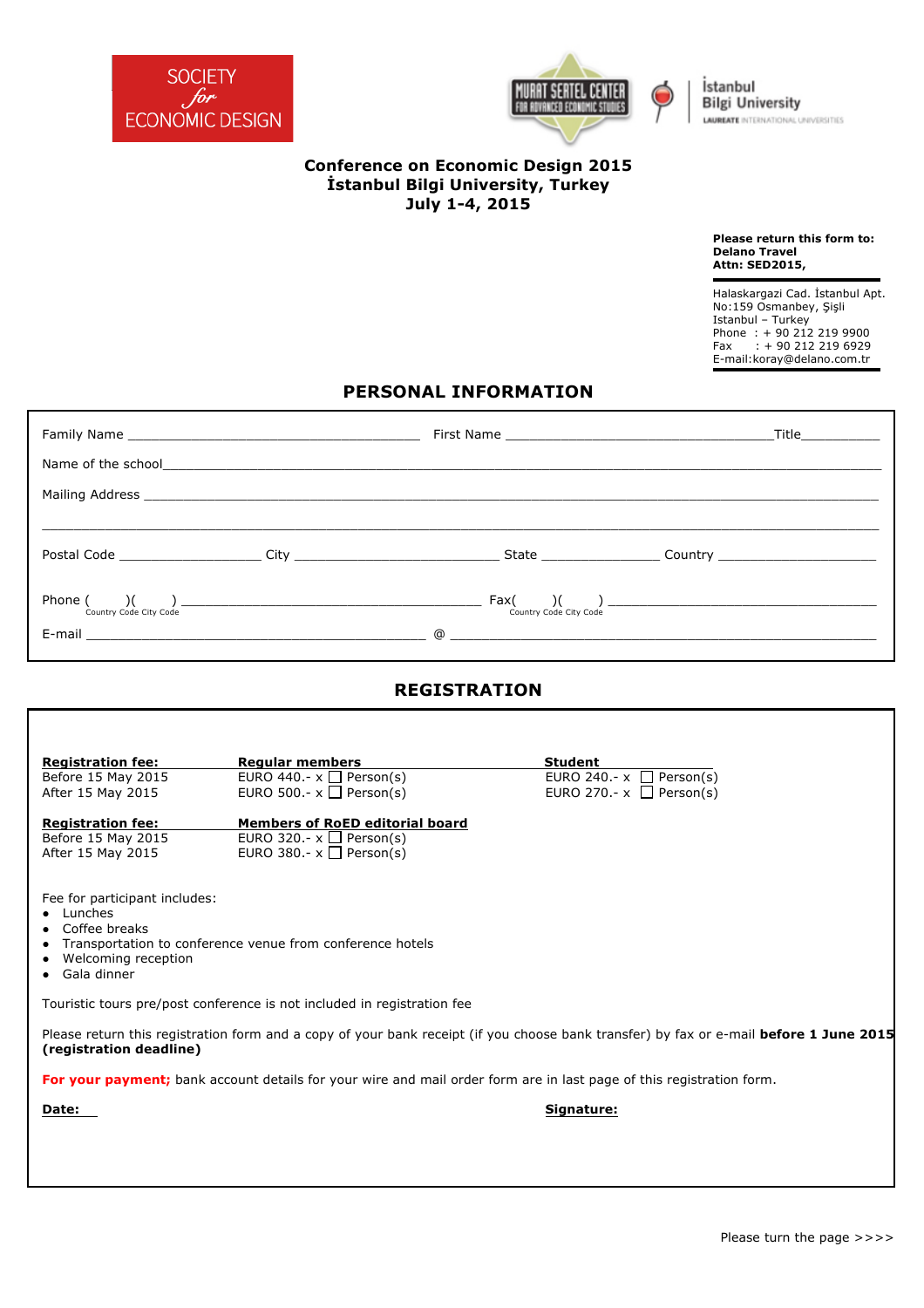



## **HOTEL BOOKING FORM**

| <b>HOTEL</b>                                                                           | check in/out | <b>Single</b>    | Double           | # of person          | <b>EURO</b>                   |
|----------------------------------------------------------------------------------------|--------------|------------------|------------------|----------------------|-------------------------------|
| Pera Palace Jumeirah                                                                   |              |                  |                  |                      |                               |
| Deluxe Pera view room                                                                  | SOLD OUT     | SOLD OUT         | SOLD OUT         | SOLD OUT             | SOLD OUT                      |
| Deluxe Golden Horn view room                                                           | SOLD OUT     | SOLD OUT         | SOLD OUT         | SOLD OUT             | SOLD OUT                      |
| <b>The Marmara Pera</b>                                                                |              |                  |                  |                      |                               |
| City view room                                                                         |              | EURO 110.-       | EURO 120.-       |                      |                               |
| Golden Horn view room                                                                  |              | EURO 150.-       | EURO 160.-       |                      |                               |
| <b>Hilton Garden Inn</b><br><b>Golden Horn Istanbul</b>                                |              |                  |                  |                      |                               |
| Standard room                                                                          |              | <b>EURO 90.-</b> | EURO 110.-       |                      |                               |
| Golden Horn view Single                                                                |              | EURO 110.-       | EURO 130.-       |                      |                               |
|                                                                                        |              |                  |                  |                      |                               |
| Lazzoni Hotel                                                                          |              |                  |                  |                      |                               |
| Standard room                                                                          |              | EURO 80.-        | <b>EURO 95.-</b> |                      |                               |
| <b>Mövenpick Hotel</b>                                                                 |              |                  |                  |                      |                               |
| <b>Istanbul Golden Horn</b><br>Standard room                                           |              | EURO 110.-       | EURO 130.-       |                      |                               |
|                                                                                        |              |                  |                  |                      |                               |
| <b>Manesol Suites</b>                                                                  |              |                  |                  |                      |                               |
| <b>Golden Horn</b><br>Standard room                                                    |              | <b>EURO 65.-</b> | <b>EURO 80.-</b> |                      |                               |
|                                                                                        |              |                  |                  |                      |                               |
| <b>Richmond Hotel Istanbul</b>                                                         |              |                  |                  |                      |                               |
| Standard room                                                                          |              | EURO 100.-       | EURO 100 .-      |                      |                               |
| <b>The Peak Hotel</b>                                                                  |              |                  |                  |                      |                               |
| Standard room                                                                          |              | EURO 80.-        | <b>EURO 80.-</b> |                      |                               |
| <b>Troya Hotel</b>                                                                     |              |                  |                  |                      |                               |
| Standard room                                                                          |              | EURO 70.-        | <b>EURO 80.-</b> |                      |                               |
| <b>Monopol Hotel</b>                                                                   |              |                  |                  |                      |                               |
| Standard room                                                                          |              | <b>EURO 55.-</b> | EURO 65.-        |                      |                               |
| All above rates are EURO and per room/ per night, inclusive of Daily breakfast and VAT |              |                  |                  |                      |                               |
|                                                                                        |              |                  |                  | <b>Subtotal EURO</b> |                               |
|                                                                                        |              |                  |                  |                      |                               |
|                                                                                        |              |                  |                  |                      |                               |
|                                                                                        |              |                  |                  |                      |                               |
|                                                                                        |              |                  |                  |                      | First Name __________________ |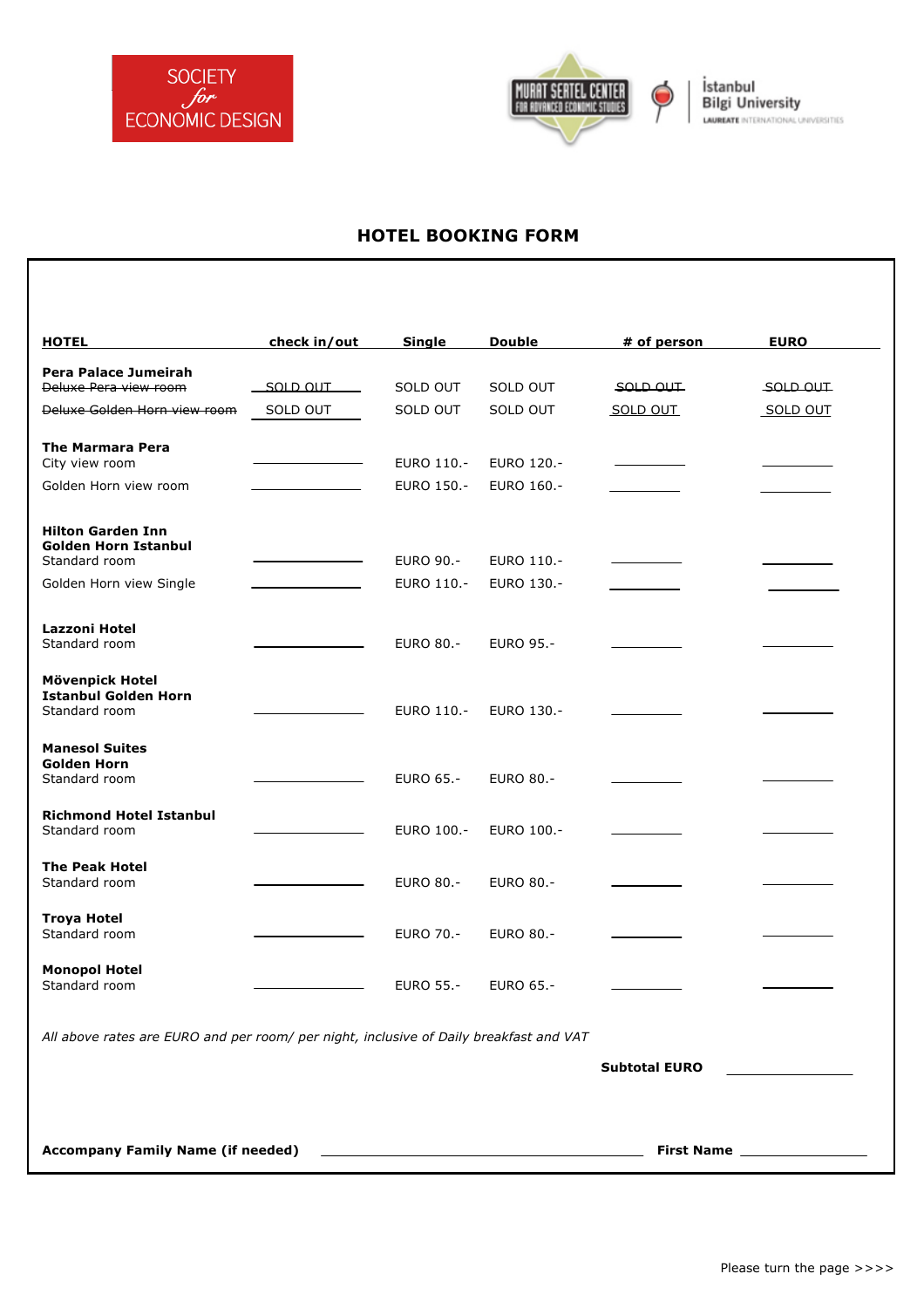

 $\blacksquare$ 



## **CITY / PRE&POST TOURS and PRIVATE TRANSPORTATION FORM**

| <b>Optional Daily Tours</b>                                                                                    |                                                                                                                                                                                                                                                                                                                                                                                                                                                                                                                                                                                                                                                |                  | Price, Per Person | Start Date           | # of person           | <b>EURO</b> |
|----------------------------------------------------------------------------------------------------------------|------------------------------------------------------------------------------------------------------------------------------------------------------------------------------------------------------------------------------------------------------------------------------------------------------------------------------------------------------------------------------------------------------------------------------------------------------------------------------------------------------------------------------------------------------------------------------------------------------------------------------------------------|------------------|-------------------|----------------------|-----------------------|-------------|
| DLN 101 - Istanbul Classic half day am                                                                         |                                                                                                                                                                                                                                                                                                                                                                                                                                                                                                                                                                                                                                                | <b>EURO 40.-</b> |                   |                      |                       |             |
| DLN 102 - Ottoman Relics half day pm                                                                           |                                                                                                                                                                                                                                                                                                                                                                                                                                                                                                                                                                                                                                                | <b>EURO 40.-</b> |                   |                      |                       |             |
| DLN 103 - Byzantine & Ottoman Relics full day                                                                  |                                                                                                                                                                                                                                                                                                                                                                                                                                                                                                                                                                                                                                                | <b>EURO 80.-</b> |                   |                      |                       |             |
| DLN 105 - Daily Ephesus Tour                                                                                   |                                                                                                                                                                                                                                                                                                                                                                                                                                                                                                                                                                                                                                                | <b>EURO 90.-</b> |                   |                      |                       |             |
| DLN 200 - Cappadocia Dream                                                                                     |                                                                                                                                                                                                                                                                                                                                                                                                                                                                                                                                                                                                                                                | EURO 190.-       |                   |                      |                       |             |
| DLN <sub>8</sub><br>- Aegean Express                                                                           |                                                                                                                                                                                                                                                                                                                                                                                                                                                                                                                                                                                                                                                | EURO 255.-       |                   |                      |                       |             |
| All above rates are per person and EURO.<br>$\bullet$<br>and unlimited local drinks with local DJ performance. | Please read the details & conditions of the tours on http://sed2015.bilgi.edu.tr/site_media/docs/SED2015-TOURS-1.pdf<br>Tour departs from Bilgi University santralistanbul Campus and ends in the campus except Half day Morning tours.<br>DLN 101 & DLN 102 & DLN 103 & DLN104 & DLN 105 are daily English speaking guided tours<br>DLN 200 & DLN 8 are package tours with accommodaiton and escorted by English speaking guide and prices are in twin sharing room per person<br>DLN 104 Dinner cruise tour have 250 people capacity. Tour only departs on 02 July 2015. Sail and dinner between 19:30 and 23:30 with cocktail prolonge menu |                  |                   |                      | <b>Subtotal EURO_</b> |             |
|                                                                                                                |                                                                                                                                                                                                                                                                                                                                                                                                                                                                                                                                                                                                                                                |                  |                   |                      |                       |             |
| 1. Opt Apt - Hotel transfer                                                                                    | Date (arrival/departure)                                                                                                                                                                                                                                                                                                                                                                                                                                                                                                                                                                                                                       |                  | Flight $# 8$ time | Price                | # of person           | <b>EURO</b> |
| Standard sedan car                                                                                             |                                                                                                                                                                                                                                                                                                                                                                                                                                                                                                                                                                                                                                                |                  |                   | <b>EURO 60.-</b>     |                       |             |
| Mercedes Vito/Viano                                                                                            |                                                                                                                                                                                                                                                                                                                                                                                                                                                                                                                                                                                                                                                |                  |                   | <b>EURO 80.-</b>     |                       |             |
| Mercedes Sprinter/Minibus                                                                                      |                                                                                                                                                                                                                                                                                                                                                                                                                                                                                                                                                                                                                                                |                  |                   | EURO 120.-           |                       |             |
|                                                                                                                |                                                                                                                                                                                                                                                                                                                                                                                                                                                                                                                                                                                                                                                |                  |                   |                      |                       |             |
|                                                                                                                |                                                                                                                                                                                                                                                                                                                                                                                                                                                                                                                                                                                                                                                |                  |                   | <b>Subtotal EURO</b> |                       |             |
| Above vehicle rates are based on per vehicle and one way.<br>Maximum capacity of the vehicles are;             | Rates are only valid from/to Ataturk Airport (IST) to/from hotels in SED2015 conference list.<br>From/to Sabiha Gökçen Airport (SAW) transfers are 50% surcharge<br>Standard sedan car max 2 people / Mercedes Vito max 4 people / Mercedes Sprinter Minibus max 10 people                                                                                                                                                                                                                                                                                                                                                                     |                  |                   |                      |                       |             |
|                                                                                                                |                                                                                                                                                                                                                                                                                                                                                                                                                                                                                                                                                                                                                                                |                  |                   |                      |                       |             |
| Social program fees for spouse/s                                                                               |                                                                                                                                                                                                                                                                                                                                                                                                                                                                                                                                                                                                                                                |                  |                   |                      |                       |             |
| Welcome reception                                                                                              |                                                                                                                                                                                                                                                                                                                                                                                                                                                                                                                                                                                                                                                |                  |                   | <b>EURO 55.-</b>     |                       |             |
| 01st of July at Pera Palace Jumeirah Hotel                                                                     |                                                                                                                                                                                                                                                                                                                                                                                                                                                                                                                                                                                                                                                |                  |                   |                      |                       |             |
| Gala dinner                                                                                                    |                                                                                                                                                                                                                                                                                                                                                                                                                                                                                                                                                                                                                                                |                  |                   | EURO 100.-           |                       |             |
| 04th of July on Primetime Entertainment Cruise                                                                 |                                                                                                                                                                                                                                                                                                                                                                                                                                                                                                                                                                                                                                                |                  |                   |                      |                       |             |
|                                                                                                                |                                                                                                                                                                                                                                                                                                                                                                                                                                                                                                                                                                                                                                                |                  |                   | <b>Subtotal EURO</b> |                       |             |
|                                                                                                                |                                                                                                                                                                                                                                                                                                                                                                                                                                                                                                                                                                                                                                                |                  |                   |                      |                       |             |